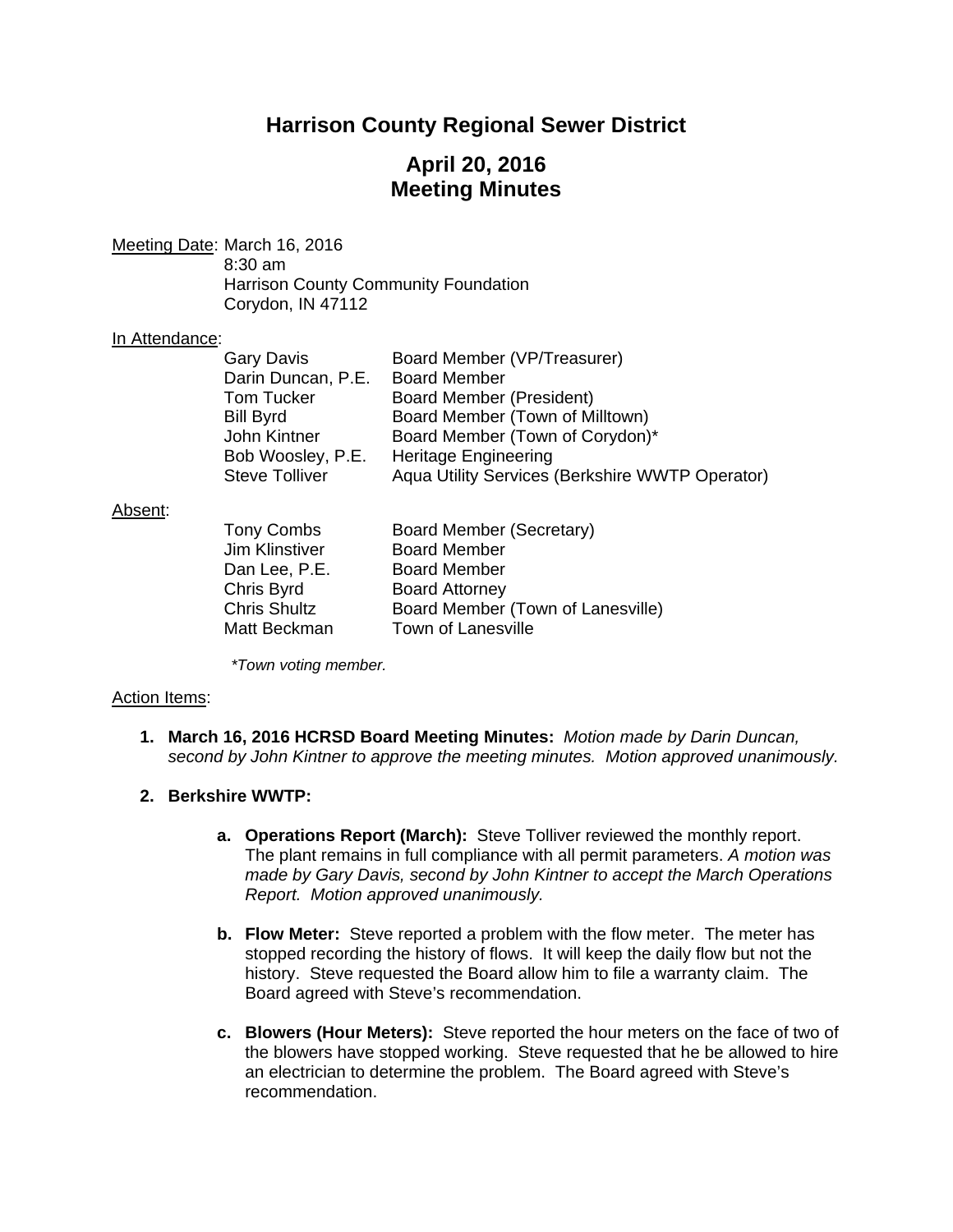- **d. UV Lights:** Steve reported he has utilized the last of the remaining spare lights. Steve estimated the cost of replacement lights to be approximately \$800. *A motion was made by Gary Davis, second by Darin Duncan to proceed with the purchase of four spare lights and appurtenances. Motion approved unanimously.*
- **3. Lanesville I-64 Interchange Sewer Project:** No update provided at the meeting.
- **4. New Salisbury Sewer** 
	- **a. Dollar General Store:** Construction is underway. It appears the work taking place will greatly reduce the amount of stormwater reaching the Schmidt Lift Station site.

## **5. Treasurers Report:**

- **a.** *Motion made by Darin Duncan, second by John Kintner to approve the March Treasurer's Report. Motion approved unanimously.*
- **b.** *Motion made by Gary Davis, second by Darin Duncan to pay the following claims. Motion approved unanimously.*

## *District Checking Account:*

| i. Harrison REMC-WWTP electric service                                     | \$1,269.87 |
|----------------------------------------------------------------------------|------------|
| ii. Duke Energy – lift station electric service                            | \$21.61    |
| iii. Aqua Utility Services - Apr. WWTP Oper. & Lift Sta. Maint. \$2,871.99 |            |
| iv. Aqua Utility Services - Mar chemicals/maint/billing                    | \$397.25   |
| v. Town of Corydon - March sewer bills                                     | \$3,805.47 |
| vi. Heritage Eng. - retainer/website/Dollar General inspection \$1,100.00  |            |
|                                                                            |            |

**c. Audit:** Gary informed the Board he is still awaiting a receipt of the Annual Audit Report. He hopes to have this in hand by the next meeting.

#### **6. Other Items:**

**a. Feasibility Study Update:** All agreed to move forward with the update. Darin requested that Bob send the Board a list of the past stakeholders that participated in the original study. The groups involved in the original study are what will be pulled from this list. The Board wants to ensure the original groups, along with any new groups, are invited to participate in the update.

### Next Meeting:

Regular Board Meeting: **May 18, 2016 at 8:30 am** @ Harrison County Community Foundation Building.

Minutes prepared by: Heritage Engineering

## **End of Minutes**